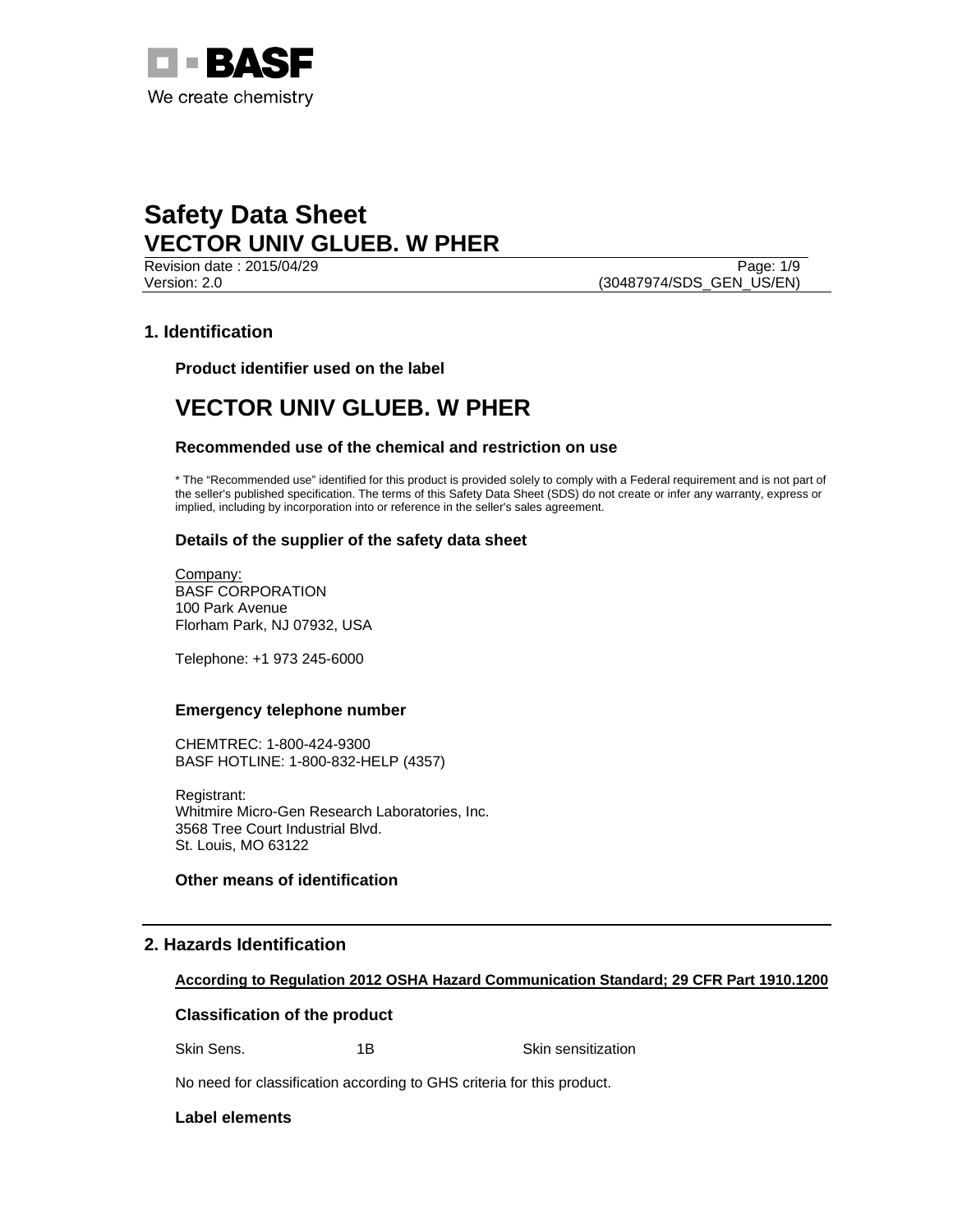Revision date : 2015/04/29 Page: 2/9

Version: 2.0 (30487974/SDS\_GEN\_US/EN)

Pictogram: Signal Word: Warning Hazard Statement: H317 May cause an allergic skin reaction. Precautionary Statements (Prevention): P280 Wear protective gloves. P261 **Avoid breathing dust/fume/gas/mist/vapours/spray.**<br>P272 **Contaminated work clothing should not be allowed** Contaminated work clothing should not be allowed out of the workplace. Precautionary Statements (Response): P303 + P352 IF ON SKIN (or hair): Wash with plenty of soap and water. P333 + P311 If skin irritation or rash occurs: Call a POISON CENTER or doctor/physician. P362 + P364 Take off contaminated clothing and wash before reuse. Precautionary Statements (Disposal): P501 Dispose of contents/container to hazardous or special waste collection point.

## **According to Regulation 1994 OSHA Hazard Communication Standard; 29 CFR Part 1910.1200**

#### **Emergency overview**

CAUTION: HARMFUL IF ABSORBED THROUGH SKIN. HARMFUL IF INHALED. Causes eye irritation. KEEP OUT OF REACH OF CHILDREN. Avoid contact with the skin, eyes and clothing. Avoid inhalation of mists/vapours. Wash thoroughly after handling.

## **3. Composition / Information on Ingredients**

## **According to Regulation 2012 OSHA Hazard Communication Standard; 29 CFR Part 1910.1200**

This product does not contain any components classified as hazardous under the referenced regulation.

### **4. First-Aid Measures**

#### **Description of first aid measures**

**General advice:**  Remove contaminated clothing.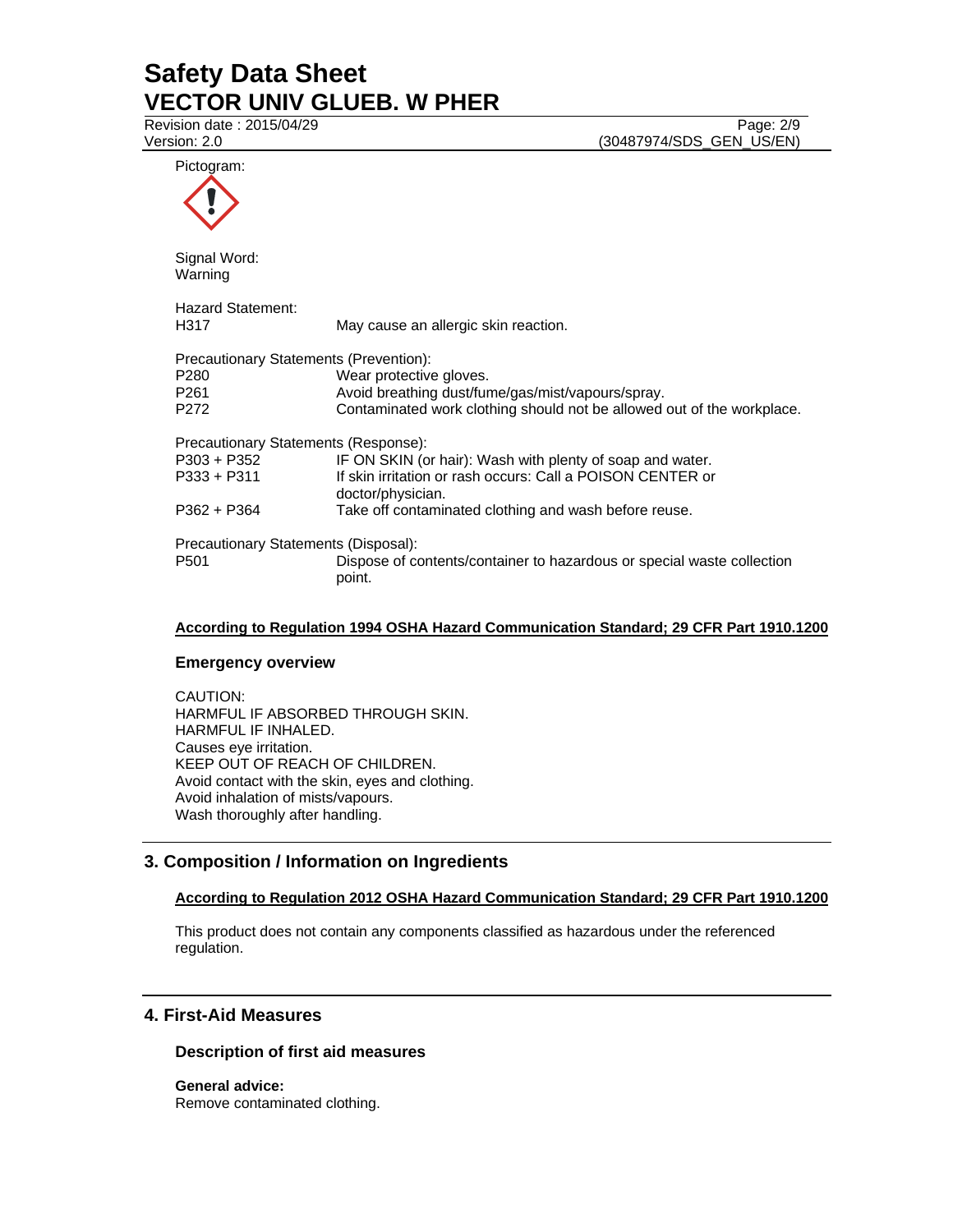Revision date : 2015/04/29 Page: 3/9

### **If inhaled:**

Keep patient calm, remove to fresh air.

### **If on skin:**

Wash thoroughly with soap and water.

### **If in eyes:**

Wash affected eyes for at least 15 minutes under running water with eyelids held open.

## **If swallowed:**

Rinse mouth and then drink plenty of water.

## **Most important symptoms and effects, both acute and delayed**

Symptoms: The most important known symptoms and effects are described in the labelling (see section 2) and/or in section 11., Further symptoms are possible

## **Indication of any immediate medical attention and special treatment needed**

Note to physician

Treatment: Symptomatic treatment (decontamination, vital functions).

## **5. Fire-Fighting Measures**

## **Extinguishing media**

Suitable extinguishing media: water spray, dry powder, foam, carbon dioxide

## **Special hazards arising from the substance or mixture**

Hazards during fire-fighting: carbon monoxide, carbon dioxide, The substances/groups of substances mentioned can be released in case of fire.

## **Advice for fire-fighters**

Protective equipment for fire-fighting: Wear self-contained breathing apparatus and chemical-protective clothing.

### **Further information:**

Evacuate area of all unnecessary personnel. Contain contaminated water/firefighting water. Do not allow to enter drains or waterways.

## **6. Accidental release measures**

#### **Personal precautions, protective equipment and emergency procedures**

Do not breathe vapour/spray. Use personal protective clothing. Avoid contact with the skin, eyes and clothing.

## **Environmental precautions**

Do not discharge into the subsoil/soil. Do not discharge into drains/surface waters/groundwater.

## **Methods and material for containment and cleaning up**

Version: 2.0 (30487974/SDS\_GEN\_US/EN)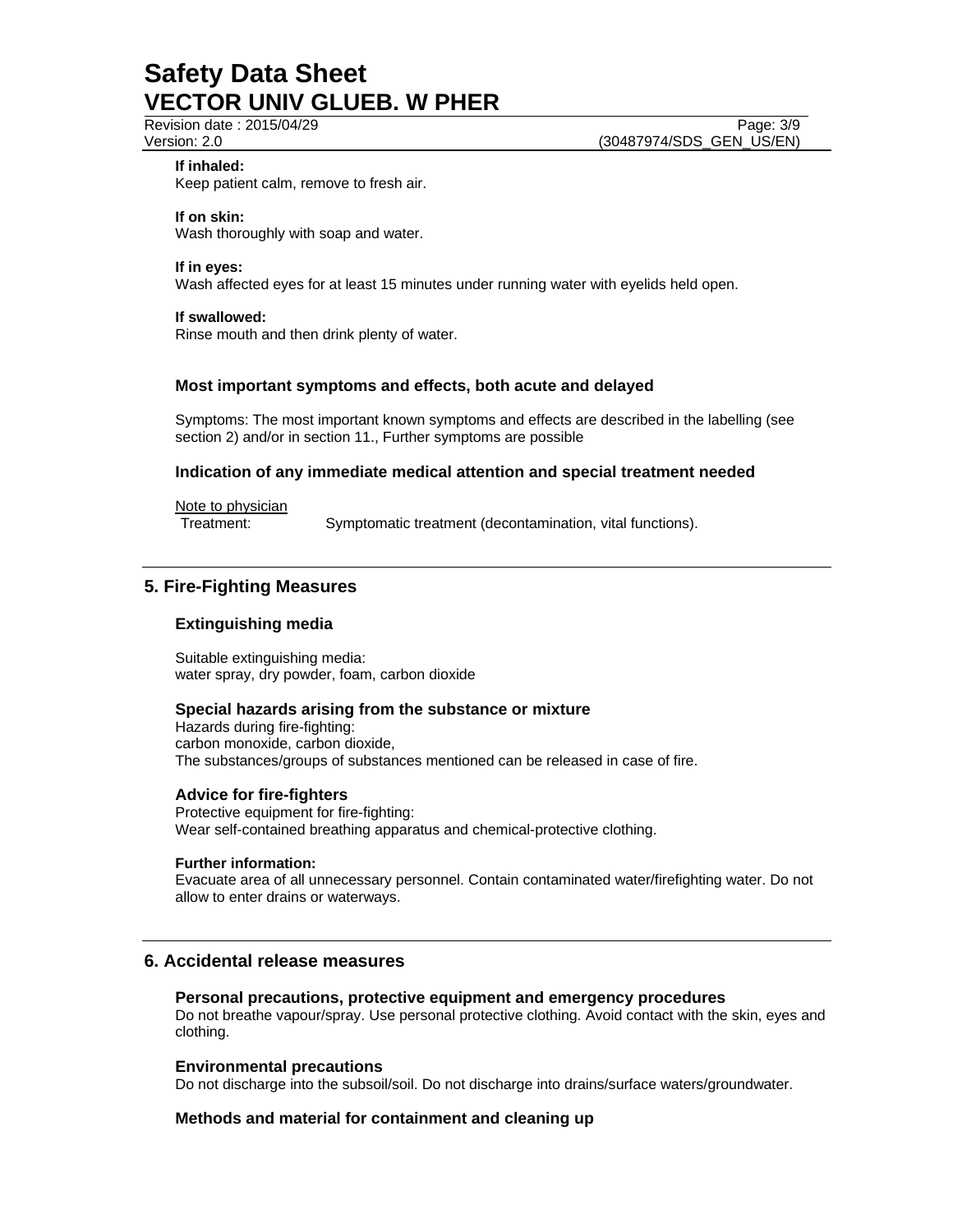Revision date : 2015/04/29 Page: 4/9

Version: 2.0 (30487974/SDS\_GEN\_US/EN)

Dike spillage. Pick up with suitable absorbent material. Place into suitable containers for reuse or disposal in a licensed facility. Spilled substance/product should be recovered and applied according to label rates whenever possible. If application of spilled substance/product is not possible, then spills should be contained, solidified, and placed in suitable containers for disposal. After decontamination, spill area can be washed with water. Collect wash water for approved disposal.

## **7. Handling and Storage**

## **Precautions for safe handling**

RECOMMENDATIONS ARE FOR MANUFACTURING, COMMERCIAL BLENDING, AND PACKAGING WORKERS. PESTICIDE APPLICATORS & WORKERS must refer to the Product Label and Directions for Use attached to the product for Agricultural Use Requirements in accordance with the EPA Worker Protection Standard 40 CFR part 170. Ensure adequate ventilation. Provide good ventilation of working area (local exhaust ventilation if necessary). Keep away from sources of ignition - No smoking. Keep container tightly sealed. Protect against heat. Protect contents from the effects of light. Protect from air. Handle and open container with care. Do not open until ready to use. Once container is opened, content should be used as soon as possible. Avoid aerosol formation. Provide means for controlling leaks and spills. Do not return residues to the storage containers. Follow label warnings even after container is emptied. The substance/ product may be handled only by appropriately trained personnel. Avoid all direct contact with the substance/product. Avoid contact with the skin, eyes and clothing. Avoid inhalation of dusts/mists/vapours. Wear suitable personal protective clothing and equipment.

## Protection against fire and explosion:

The relevant fire protection measures should be noted. Fire extinguishers should be kept handy. Avoid all sources of ignition: heat, sparks, open flame. Sources of ignition should be kept well clear. Avoid extreme heat. Keep away from oxidizable substances. Electrical equipment should conform to national electric code. Ground all transfer equipment properly to prevent electrostatic discharge. Electrostatic discharge may cause ignition.

## **Conditions for safe storage, including any incompatibilities**

Further information on storage conditions: Keep only in the original container in a cool, dry, wellventilated place away from ignition sources, heat or flame. Protect containers from physical damage. Protect against contamination.

## **8. Exposure Controls/Personal Protection**

## **Advice on system design:**

Whenever possible, engineering controls should be used to minimize the need for personal protective equipment.

## **Personal protective equipment**

## **Respiratory protection:**

Respiratory protection not required.

#### **Hand protection:**

Chemical resistant protective gloves, Protective glove selection must be based on the user's assessment of the workplace hazards.

## **Eye protection:**

Safety glasses with side-shields. Tightly fitting safety goggles (chemical goggles). Wear face shield if splashing hazard exists.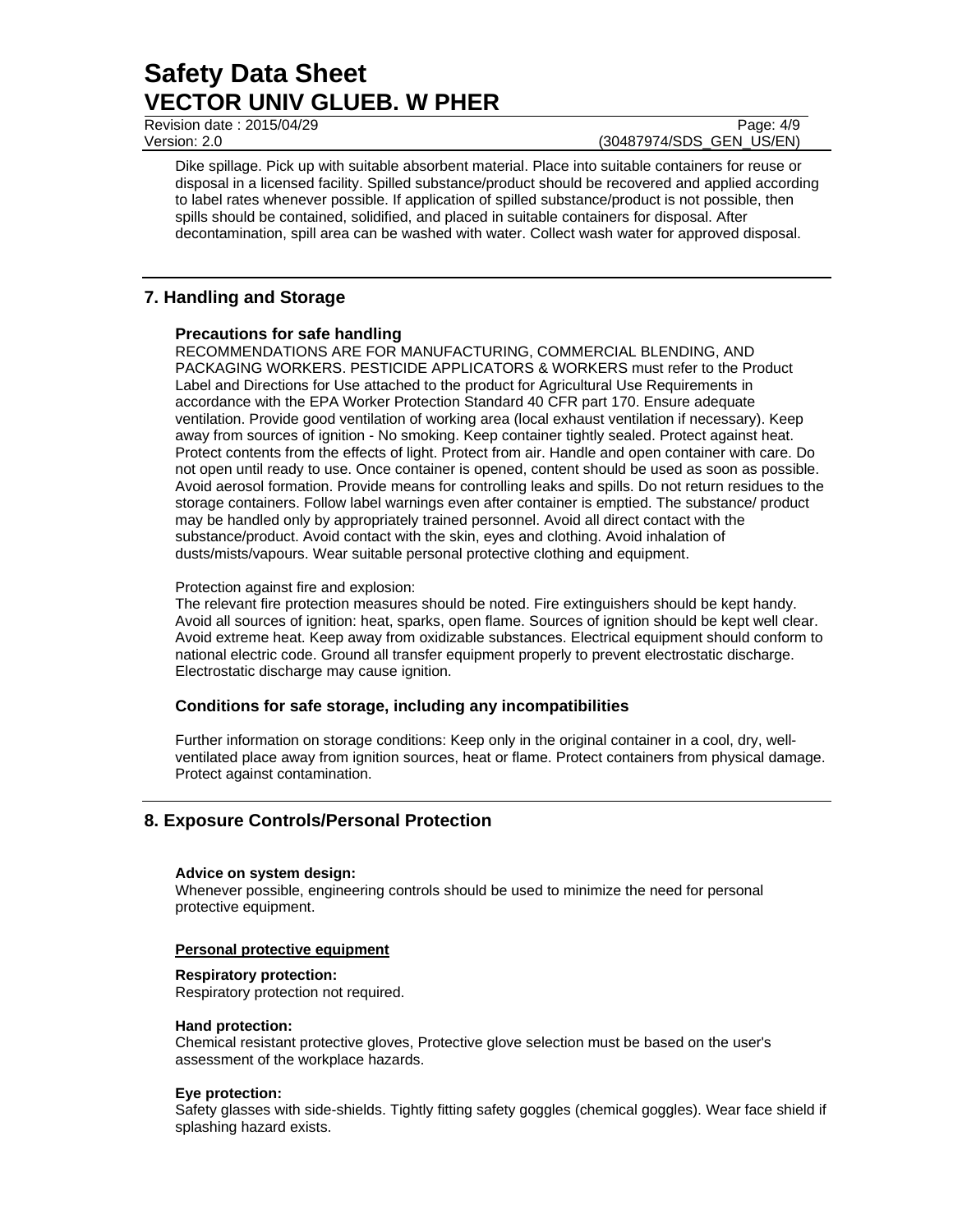Revision date : 2015/04/29 Page: 5/9 Version: 2.0 (30487974/SDS\_GEN\_US/EN)

#### **Body protection:**

Body protection must be chosen depending on activity and possible exposure, e.g. head protection, apron, protective boots, chemical-protection suit.

#### **General safety and hygiene measures:**

Wear long sleeved work shirt and long work pants in addition to other stated personal protective equipment. Work place should be equipped with a shower and an eye wash. Handle in accordance with good industrial hygiene and safety practice. Personal protective equipment should be decontaminated prior to reuse. Gloves must be inspected regularly and prior to each use. Replace if necessary (e.g. pinhole leaks). Remove contaminated clothing. Store work clothing separately. Hands and/or face should be washed before breaks and at the end of the shift. No eating, drinking, smoking or tobacco use at the place of work. Keep away from food, drink and animal feeding stuffs.

## **9. Physical and Chemical Properties**

| Form:                  | oil                   |                                                           |                                                                           |
|------------------------|-----------------------|-----------------------------------------------------------|---------------------------------------------------------------------------|
| Odour:                 | product specific      |                                                           |                                                                           |
| Odour threshold:       |                       |                                                           | Not determined due to potential health                                    |
|                        |                       |                                                           | hazard by inhalation.                                                     |
| Colour:                | colourless            |                                                           |                                                                           |
| pH value:              | 8.5                   | (20 °C)                                                   |                                                                           |
| Melting point:         | < 0 °C                |                                                           |                                                                           |
| Boiling point:         | approx. 378 °C        |                                                           |                                                                           |
| Flash point:           | $>113$ °C             | (closed cup)                                              |                                                                           |
| Flammability:          | not applicable        |                                                           |                                                                           |
| Lower explosion limit: |                       |                                                           | As a result of our experience with this                                   |
|                        |                       |                                                           | product and our knowledge of its                                          |
|                        |                       |                                                           | composition we do not expect any hazard                                   |
|                        |                       |                                                           | as long as the product is used                                            |
|                        |                       |                                                           | appropriately and in accordance with the                                  |
|                        |                       | intended use.                                             |                                                                           |
| Upper explosion limit: |                       |                                                           | As a result of our experience with this                                   |
|                        |                       |                                                           | product and our knowledge of its                                          |
|                        |                       |                                                           | composition we do not expect any hazard<br>as long as the product is used |
|                        |                       |                                                           |                                                                           |
|                        |                       | appropriately and in accordance with the<br>intended use. |                                                                           |
| Vapour pressure:       | $0.064$ mPa           |                                                           | (20 °C) (OECD Guideline 104)                                              |
| Density:               | $0.80$ g/cm3          |                                                           | (20 °C) (OECD Guideline 109)                                              |
| Vapour density:        |                       | not applicable                                            |                                                                           |
| Refractive index:      | 1.453                 | (20 °C)                                                   |                                                                           |
| Thermal decomposition: |                       | No decomposition if stored and handled as                 |                                                                           |
|                        | prescribed/indicated. |                                                           |                                                                           |
| Viscosity, dynamic:    |                       | not determined                                            |                                                                           |
| Solubility in water:   | approx. < 0.0004      |                                                           |                                                                           |
|                        | g/l                   |                                                           |                                                                           |
| Evaporation rate:      |                       | not determined                                            |                                                                           |

## **10. Stability and Reactivity**

#### **Reactivity**

No hazardous reactions if stored and handled as prescribed/indicated.

Oxidizing properties:

Based on its structural properties the product is not classified as oxidizing.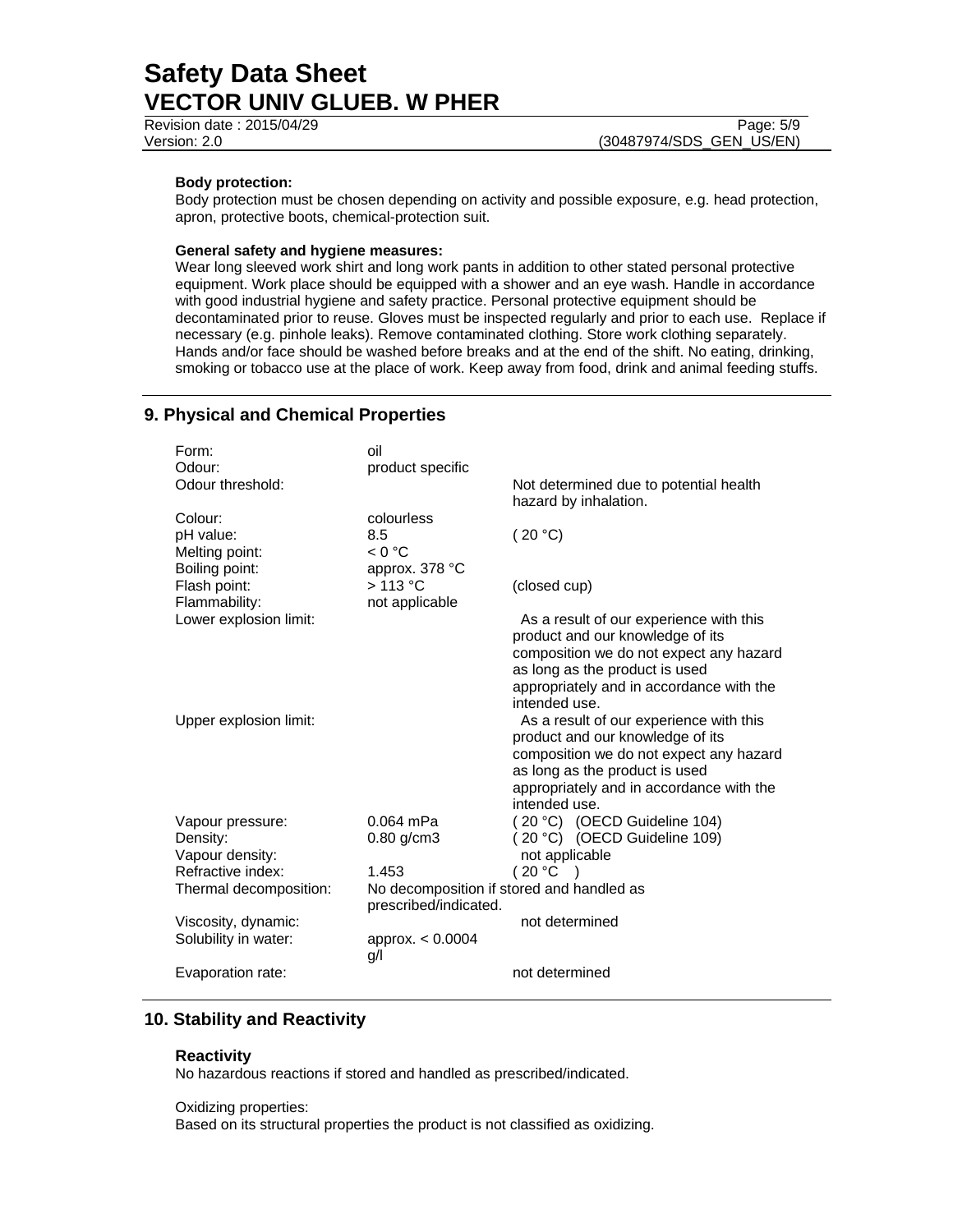### **Chemical stability**

The product is stable if stored and handled as prescribed/indicated.

## **Possibility of hazardous reactions**

The product is chemically stable. Hazardous polymerization will not occur. No hazardous reactions if stored and handled as prescribed/indicated.

#### **Conditions to avoid**

Avoid all sources of ignition: heat, sparks, open flame. Avoid prolonged storage. Avoid electro-static discharge. Avoid contamination. Avoid prolonged exposure to extreme heat. Avoid extreme temperatures.

#### **Incompatible materials**

strong acids, strong bases, strong oxidizing agents

### **Hazardous decomposition products**

Decomposition products:

Hazardous decomposition products: No hazardous decomposition products if stored and handled as prescribed/indicated.

Thermal decomposition: No decomposition if stored and handled as prescribed/indicated.

## **11. Toxicological information**

#### **Primary routes of exposure**

Routes of entry for solids and liquids are ingestion and inhalation, but may include eye or skin contact. Routes of entry for gases include inhalation and eye contact. Skin contact may be a route of entry for liquefied gases.

### **Acute Toxicity/Effects**

Acute toxicity

Assessment of acute toxicity: Virtually nontoxic after a single ingestion. Virtually nontoxic by inhalation. Virtually nontoxic after a single skin contact.

Oral Type of value: LD50 Species: rat Value: > 10,000 mg/kg

**Inhalation** Type of value: LC50 Species: rat Value: > 5.71 mg/l Exposure time: 4 h

**Dermal** Type of value: LD50 Value: > 2,000 mg/kg

Irritation / corrosion

Assessment of irritating effects: Not irritating to the skin. Not irritating to the eyes.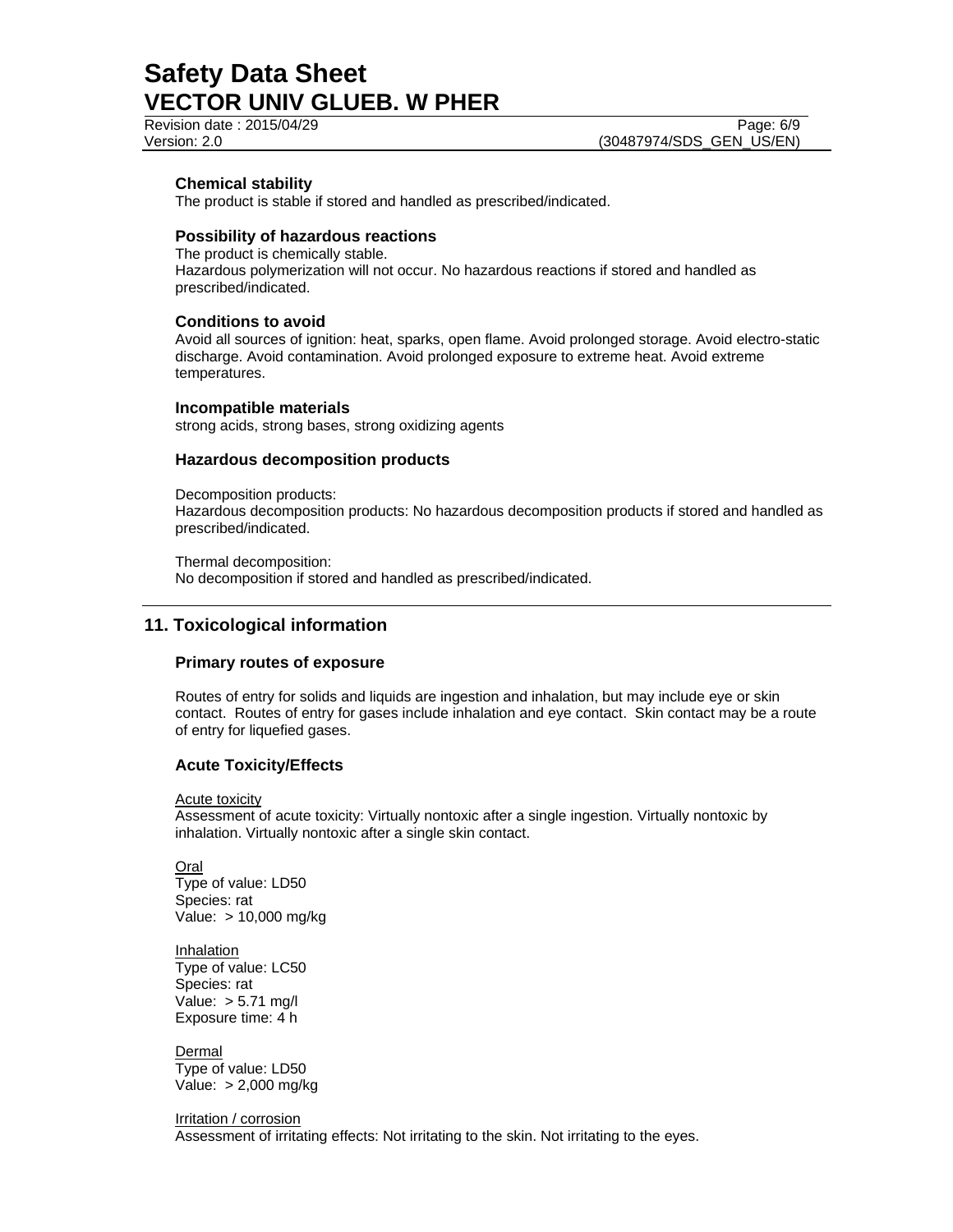#### **Sensitization**

Assessment of sensitization: EU-classification Sensitization after skin contact possible.

## **Chronic Toxicity/Effects**

#### Repeated dose toxicity

Assessment of repeated dose toxicity: The product has not been tested. The statement has been derived from the properties of the individual components. No substance-specific organtoxicity was observed after repeated administration to animals.

#### Genetic toxicity

Assessment of mutagenicity: The product has not been tested. The statement has been derived from the properties of the individual components. Mutagenicity tests revealed no genotoxic potential.

#### **Carcinogenicity**

Assessment of carcinogenicity: The product has not been tested. The statement has been derived from the properties of the individual components. The results of various animal studies gave no indication of a carcinogenic effect.

#### Reproductive toxicity

Assessment of reproduction toxicity: The product has not been tested. The statement has been derived from the properties of the individual components. The results of animal studies gave no indication of a fertility impairing effect.

#### **Teratogenicity**

Assessment of teratogenicity: The product has not been tested. The statement has been derived from the properties of the individual components. Animal studies gave no indication of a developmental toxic effect at doses that were not toxic to the parental animals.

#### **Symptoms of Exposure**

The most important known symptoms and effects are described in the labelling (see section 2) and/or in section 11., Further symptoms are possible

## **12. Ecological Information**

#### **Toxicity**

Aquatic toxicity Assessment of aquatic toxicity: There is a high probability that the product is not acutely harmful to aquatic organisms.

Toxicity to fish LC50 (96 h), Oncorhynchus mykiss No toxic effects occur within the range of solubility.

Aquatic invertebrates LC50 (48 h), Daphnia magna No toxic effects occur within the range of solubility.

### **Persistence and degradability**

Assessment biodegradation and elimination (H2O) The product has not been tested.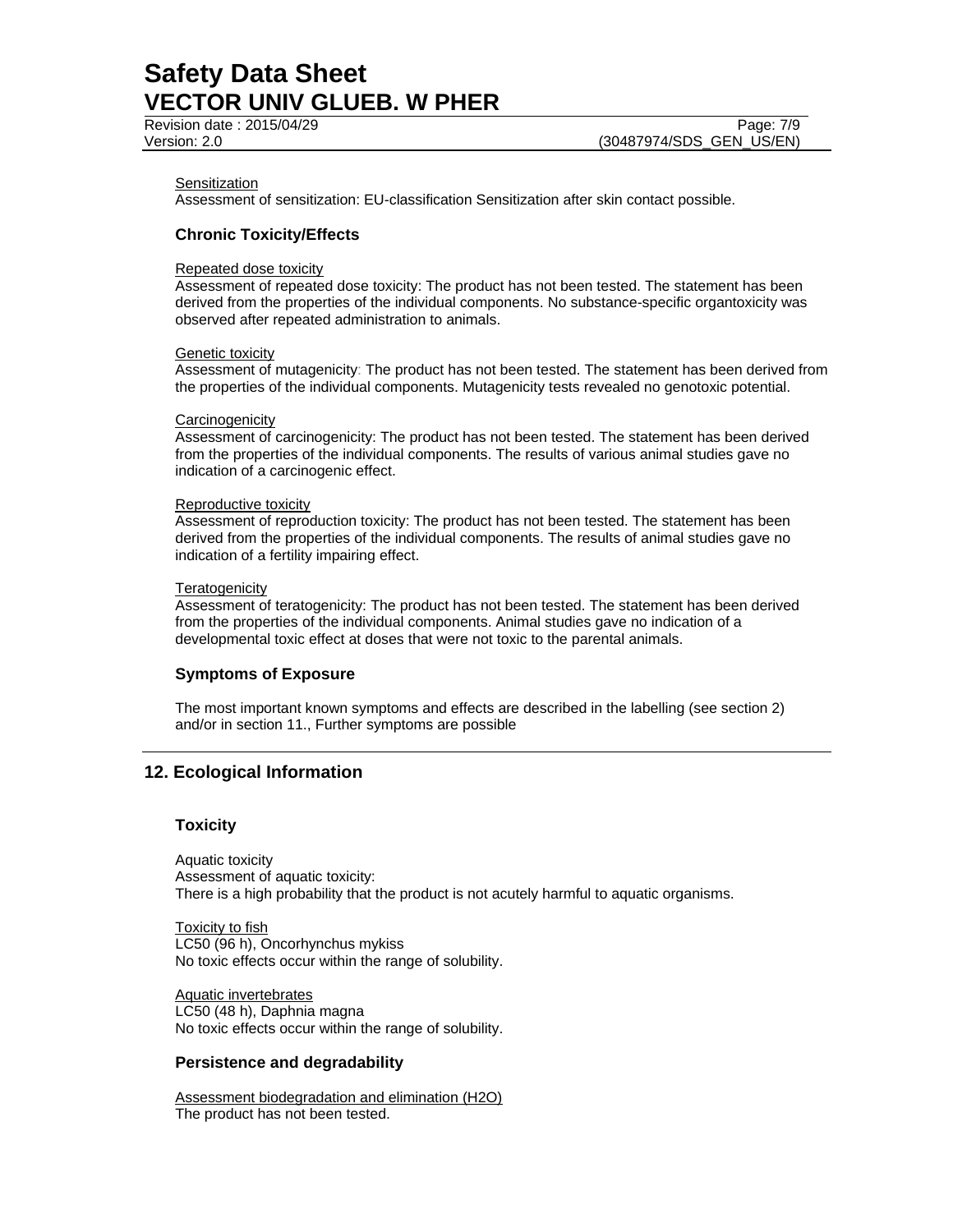Revision date : 2015/04/29 Page: 8/9

Version: 2.0 (30487974/SDS\_GEN\_US/EN)

### **Bioaccumulative potential**

Assessment bioaccumulation potential No data available.

## **Mobility in soil**

Assessment transport between environmental compartments not determined

## **13. Disposal considerations**

#### **Waste disposal of substance:**

See product label for disposal and recycling instructions.

#### **Container disposal:**

Rinse thoroughly at least three times (triple rinse) in accordance with EPA recommendations. Consult state or local disposal authorities for approved alternative procedures such as container recycling. Recommend crushing, puncturing or other means to prevent unauthorized use of used containers.

## **14. Transport Information**

**Land transport**  USDOT

Not classified as a dangerous good under transport regulations

**Sea transport**  IMDG

Not classified as a dangerous good under transport regulations

#### **Air transport**  IATA/ICAO

Not classified as a dangerous good under transport regulations

## **15. Regulatory Information**

#### **Federal Regulations**

**Registration status:**  Chemical TSCA, US released / listed

Crop Protection TSCA, US released / exempt

## **16. Other Information**

**SDS Prepared by:**  BASF NA Product Regulations SDS Prepared on: 2015/04/29